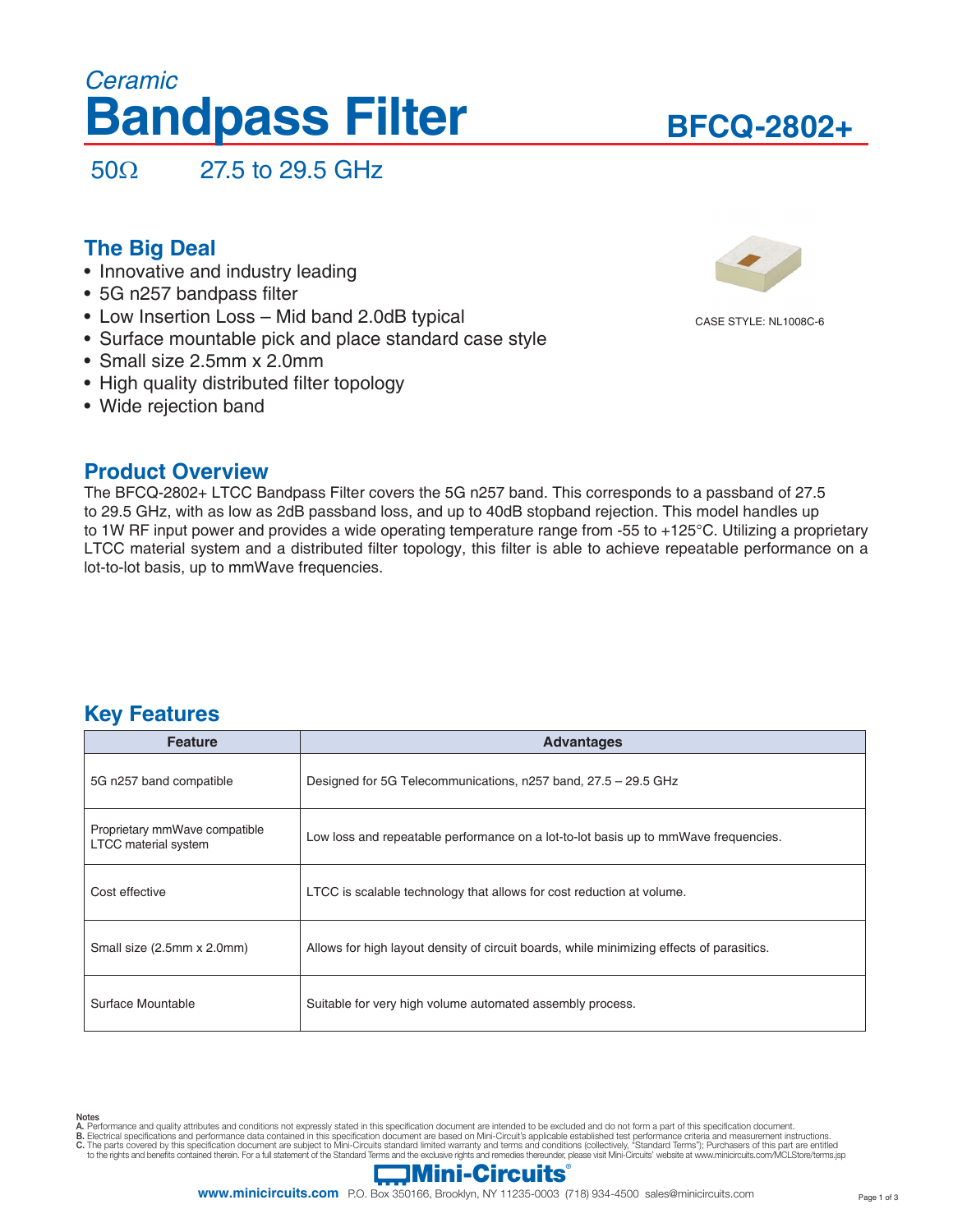# *Ceramic* 50Ω 27.5 to 29.5 GHz **Bandpass Filter**

#### **Features**

- Standard miniature 1008 package case style
- 5G n257 band compatible
- Shielded construction preventing filter from de-tuning
- Reduced footprint area by employing LGA (land grid array)
- Suited for very high-volume production
- Surface mountable

#### **Applications**

• 5G Telecommunications



**BFCQ-2802+**

CASE STYLE: NL1008C-6 *Generic photo used for illustration purposes only*

*+RoHS Compliant The +Suffix identifies RoHS Compliance. See our web site for RoHS Compliance methodologies and qualifications*

#### **Electrical Specifications<sup>1</sup> at 25°C**

| <b>Parameter</b>        |                   | F#                | Min.<br><b>Frequency (GHz)</b><br>Typ. |      | Max. | <b>Unit</b> |     |  |
|-------------------------|-------------------|-------------------|----------------------------------------|------|------|-------------|-----|--|
|                         | Center Frequency  |                   |                                        | 28.4 |      |             | GHz |  |
|                         | Insertion Loss    | $F1-F2$           | $27.5 - 29.2$                          |      | 2    |             | dB  |  |
| Pass Band               |                   |                   | $29.2 - 29.5$                          |      | 2.4  | 3.4         |     |  |
|                         | Return Loss (In)  | $F1-F2$           | $27.5 - 29.5$                          |      | 13   |             | dB  |  |
|                         | Return Loss (Out) |                   | $27.5 - 29.5$                          |      | 13   |             | dB  |  |
| <b>Stop Band, Lower</b> | Insertion Loss    | DC-F <sub>3</sub> | $0.1 - 20$                             | 30   | 45   |             | dB  |  |
|                         |                   |                   | $20 - 24.2$                            | 20   | 36   |             |     |  |
|                         |                   |                   | $32.5 - 38$                            | 20   | 34   |             |     |  |
| <b>Stop Band, Upper</b> | Insertion Loss    | F4-F5             | $38 - 48$                              | 30   | 40   |             | dB  |  |
|                         |                   |                   | $48 - 53$                              | 20   | 34   |             |     |  |

#### **Functional Schematic**



### **Typical Frequency Response**



1. Measured on Mini-Circuits Test Board TB-BFCQ-2802C+ with feedline losses removed by normalization of S12 and S21 traces to measurement of TB thru-line.

| <b>Maximum Ratings</b>                               |  |  |  |  |  |
|------------------------------------------------------|--|--|--|--|--|
| $-55^{\circ}$ C to 125 $^{\circ}$ C                  |  |  |  |  |  |
| -55 $\mathrm{^{\circ}C}$ to 125 $\mathrm{^{\circ}C}$ |  |  |  |  |  |
| 1W                                                   |  |  |  |  |  |
|                                                      |  |  |  |  |  |

Permanent damage may occur if any of these limits exceeded.

#### **Typical Performance Data at 25°C**

| . .                |                               |                            |  |  |
|--------------------|-------------------------------|----------------------------|--|--|
| Frequency<br>(MHz) | <b>Insertion Loss</b><br>(dB) | <b>Return Loss</b><br>(dB) |  |  |
| 10                 | 66.98                         | 0.06                       |  |  |
| 3000               | 70.76                         | 0.42                       |  |  |
| 6000               | 68.51                         | 0.38                       |  |  |
| 9000               | 65.69                         | 0.54                       |  |  |
| 15000              | 65.83                         | 0.80                       |  |  |
| 21000              | 43.02                         | 1.26                       |  |  |
| 24400              | 42.08                         | 1.44                       |  |  |
| 27500              | 1.25                          | 21.77                      |  |  |
| 28400              | 1.29                          | 13.91                      |  |  |
| 29500              | 1.82                          | 13.29                      |  |  |
| 35000              | 34.85                         | 1.83                       |  |  |
| 39000              | 43.79                         | 1.04                       |  |  |
| 41000              | 43.18                         | 1.29                       |  |  |
| 44000              | 44.49                         | 1.44                       |  |  |
| 50000              | 40.96                         | 1.73                       |  |  |
|                    |                               |                            |  |  |



Notes<br>A. Performance and quality attributes and conditions not expressly stated in this specification document are intended to be excluded and do not form a part of this specification document.<br>B. Electrical specifications

 $\Box$ Mini-Circuits

REV. OR ECO-007929 BFCQ-2802+ DL/CP 210604